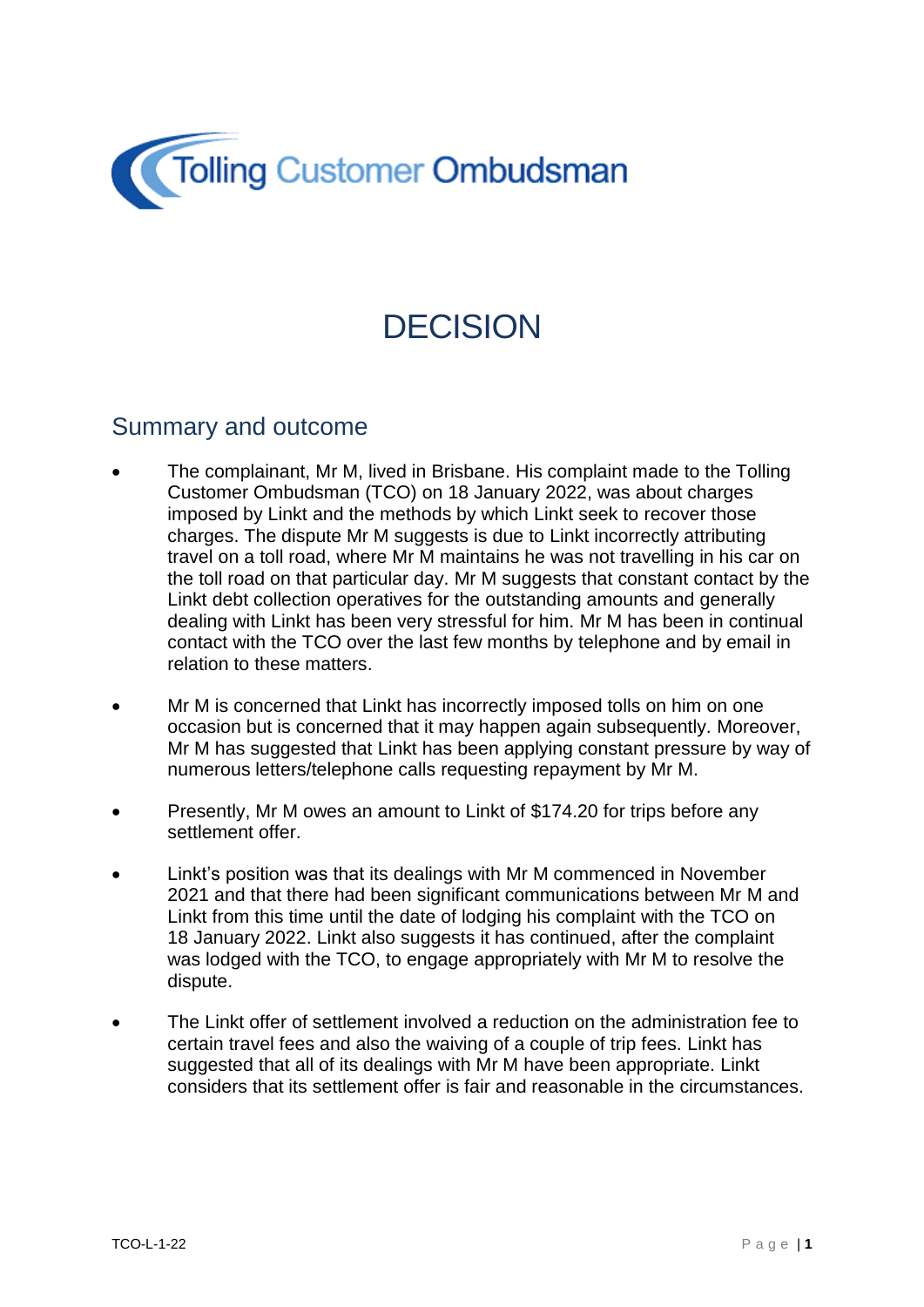### **Background**

- The complainant, Mr M, first made a complaint to the TCO on 18 January 2022, but the dispute is in respect to matters going back to August 2021. However, the focus of the dispute for Mr M is a trip on the toll road on 13 January 2022 which he denies taking. The overall dispute raised by Mr M involves certain amounts outstanding for toll road use, his interactions with Linkt and the processes of Linkt in seeking to recover outstanding amounts from consumers.
- The view of Mr M is that Linkt should justify why he has been charged for a trip on 13 January 2022. He also suggests that Linkt's systems are cumbersome, not user friendly and not effective and this is one of the reasons for the present dispute continuing for a number of months. In particular, Mr M considers that Linkt, as a result of its error and processes, has complicated the matter and made payment of the outstanding amount and ultimately settlement more difficult. Mr M has also alleged that Linkt has "doctored" a photograph that it says establishes Mr M's vehicle was travelling on the toll road on 13 January 2022.
- In his application to the TCO, Mr M stated that:
	- "on monday 10th jan i used linkt n i paid it..but thats not in question here..
	- i received a further notice to pay identical trip on 13th jan 22...i did NOT use the road at this date..i refuse to pay what i never used...
	- the problem with linkt is far too short time to pay.im a pensioner n get paid every 14days..sometimes that puts me past their due by date n i get further penalities just for being on pension..past due by it refuses to accept payment on comp
	- if linkt was truly understanding they would make it 21 days that would fit my 14 days in perfectly...
	- also linkt are so slow.. i had to wait from august to nov to get corrected number to pay august.....the september bill im still waiting for same thing.. all because they dont accept after due date....
	- on the 13th jan 22 i did not drive their road and i dont cruise their roads for fun..i will not pay for 13th jan 22"
- Linkt, on 2 February 2022, suggested in response to Mr M that:
	- "There are currently four outstanding Toll Notices issued for vehicle [7\*\*\*V] (QLD).
	- LTI [\*\*\*716] issued for travel on 23 August 2021 owing \$58.21
	- LTI [\*\*\*187] issued for travel on 13 September 2021 owing \$49.67
	- TI [\*\*\*790] issued for travel on 10 January 2022 owing \$33.16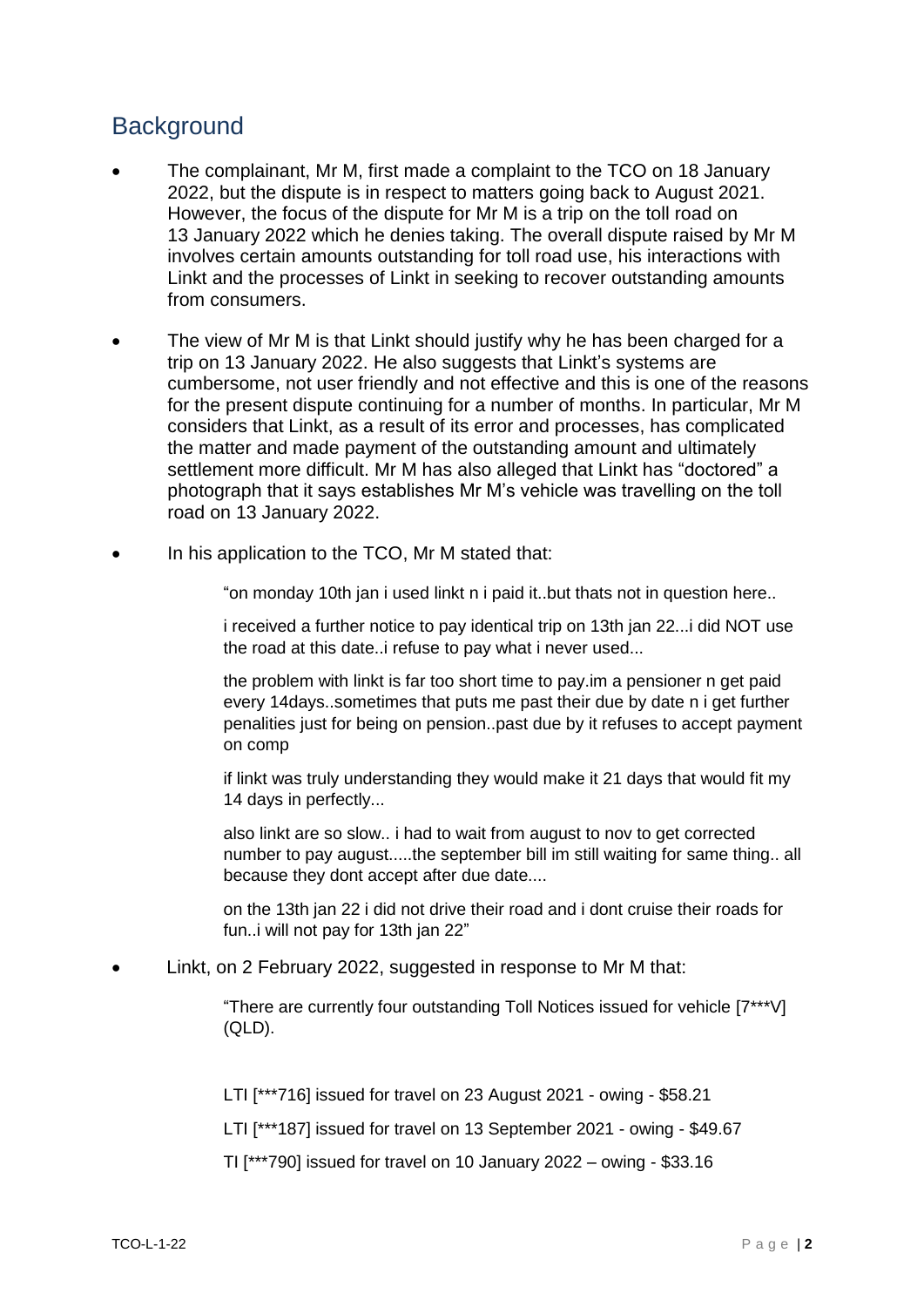In recognition of [Mr. M's] experience and as a gesture of goodwill, I've *cancelled* Toll Notices [**\*\*\*716**] and [**\*\*\*187**] in full and have *waived the administration charges* in full for the Toll Invoices [\*\*\*790] and [\*\*\*889] issued for travel in **January 2022**, reducing the outstanding amount to \$48.44."

- The parties then had correspondence through the TCO in respect to photographs provided by Mr M of the vehicle and its licence plates to make sure the Linkt action to impose toll charges on Mr M for travel on 13 January 2022 was appropriate.
- After discussions with the TCO and providing photographs to Linkt, Mr M wanted evidence from Linkt that his car was travelling on the toll road on 13 January 2022.
- On 22 February 2022, Linkt sent an email to the TCO to be forwarded by the TCO to Mr M:

"Thank you for forwarding [Mr. M's] follow up correspondence through to us.

I've reviewed the images forwarded by [Mr M] and confirm the images captured on our system are of the same vehicle. I've attached the images captured on Linkt system for your and [Mr M's] reference.

As advised in my previous email, as a gesture of goodwill, administration fee for Toll Notice [\*\*\*889] has been waived in full. [Mr M] can settle the abovementioned Toll Notice by paying the trip cost only of \$24.22 by 14 March 2022."

- Mr M then reviewed the Linkt photographs referred to above and subsequently sought to challenge the Linkt photographs and them being the basis of Linkt's decision to impose charges on Mr M for travel on 13 January 2022.
- Mr M, in a series of emails from 21 February to 5 March 2022, suggested that the Linkt photographs had been altered or "doctored" by Linkt.
- In an email from Mr M to the Ombudsman dated 21 February 2022, he stated:

"finally.ive heard lots of stories from friends that linkt has tried to screw..modifying images is one storey i heard...i believe they are doing that to me in my opinion"

In an email from Mr M to the Ombudsman dated 28 February 2022, he stated:

"dear Philip. those images from linkt are from the 10th when i was there.. theyve in my opinion linkt doctored the data at bottom of pic n claimed i was there on 13th... I WAS NT THERE ON 13TH..."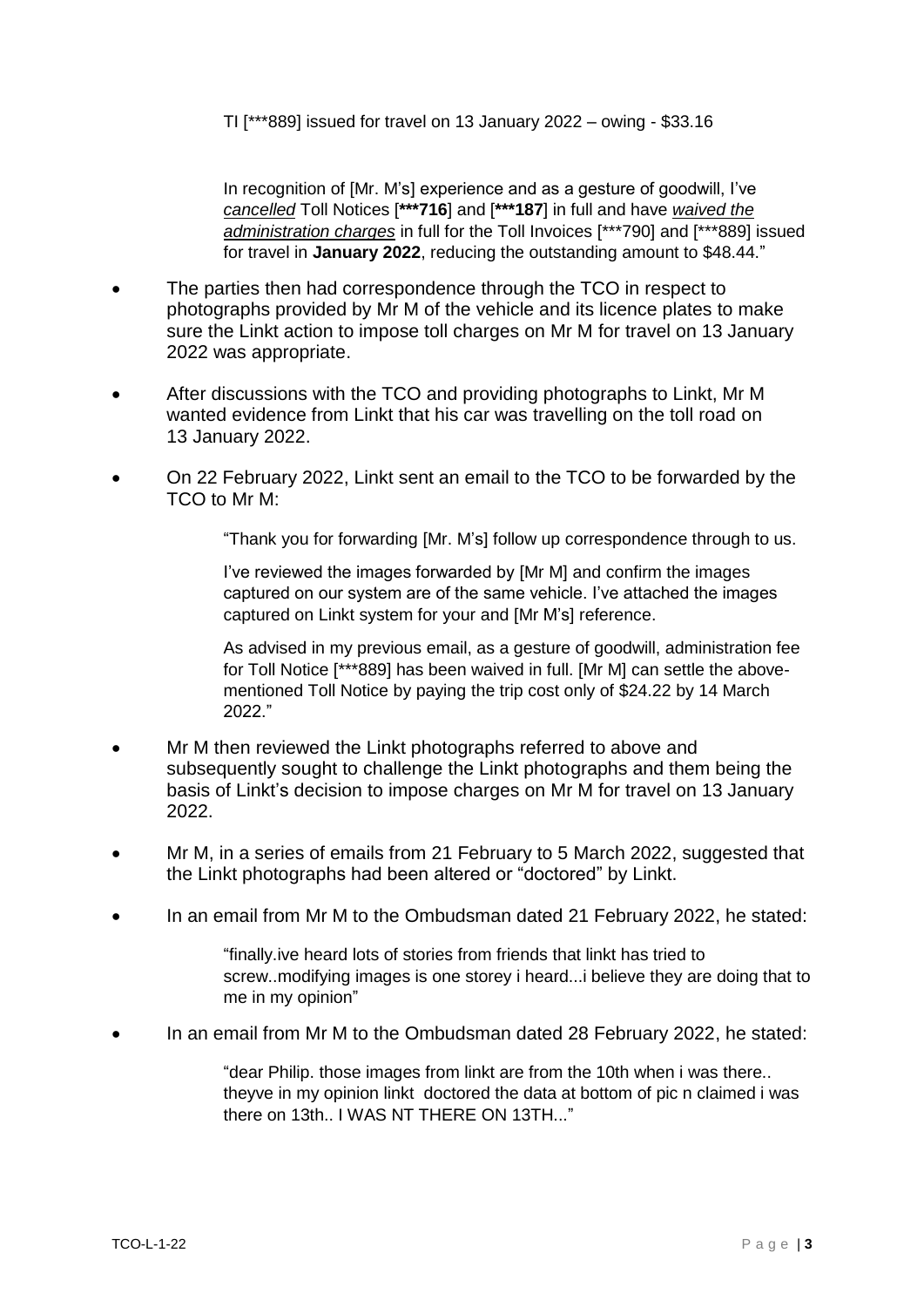In a further email to the Ombudsman on 2 March 2022, Mr M stated that:

"i,im a pic taker n i modify them easily in photoshop and im suggesting thats what theyve done..they sent me a pic of my car YES THATS ME. but no data on bottom..any magistrate would throw it straight out.you sir would agree no data no date pointless exercise"

 Linkt refuted any allegation of tampering with the Linkt photographs on 10 or 13 January 2022 or any inappropriate behaviour.

## Current position of the parties

- Mr M stated that he does not want to pay the outstanding amount of \$24.22 albeit that Linkt has agreed to not impose any administration charges in addition to the initial toll charges.
- Linkt states, whilst it understands Mr M is frustrated that this matter has taken some time to resolve, it considers all of the charges imposed have been imposed on Mr M legitimately. These charges to Mr M are correct in view of his travel on the relevant toll roads for which Linkt is the toll operator. It considers the email setting out its interactions with Mr M during 2021-2022 indicates its desire to seek to assist Mr M and ultimately settle the dispute. Linkt categorically denies amending or varying any evidence or material relating to Mr M.
- The offer of Linkt to Mr M was as follows:

[Mr M] can settle the above-mentioned Toll Notice by paying the trip cost only of \$24.22 by 14 March 2022."

 Linkt considers its offer of Mr M paying the outstanding amount of \$24.22 without imposing administration charges as well as reducing the overall debt is reasonable in the circumstances.

#### **Discussion**

- When making a decision, I am required to examine all the available information and to reach an outcome which is fair to both parties and is based on the "balance of probabilities". This means that where the parties do not agree on an issue, I need to decide whether it is more likely than not that a particular event did, or did not, happen.
- From examining all the information and based on a review of what is fair in the circumstances, I am satisfied that the following is what most likely occurred.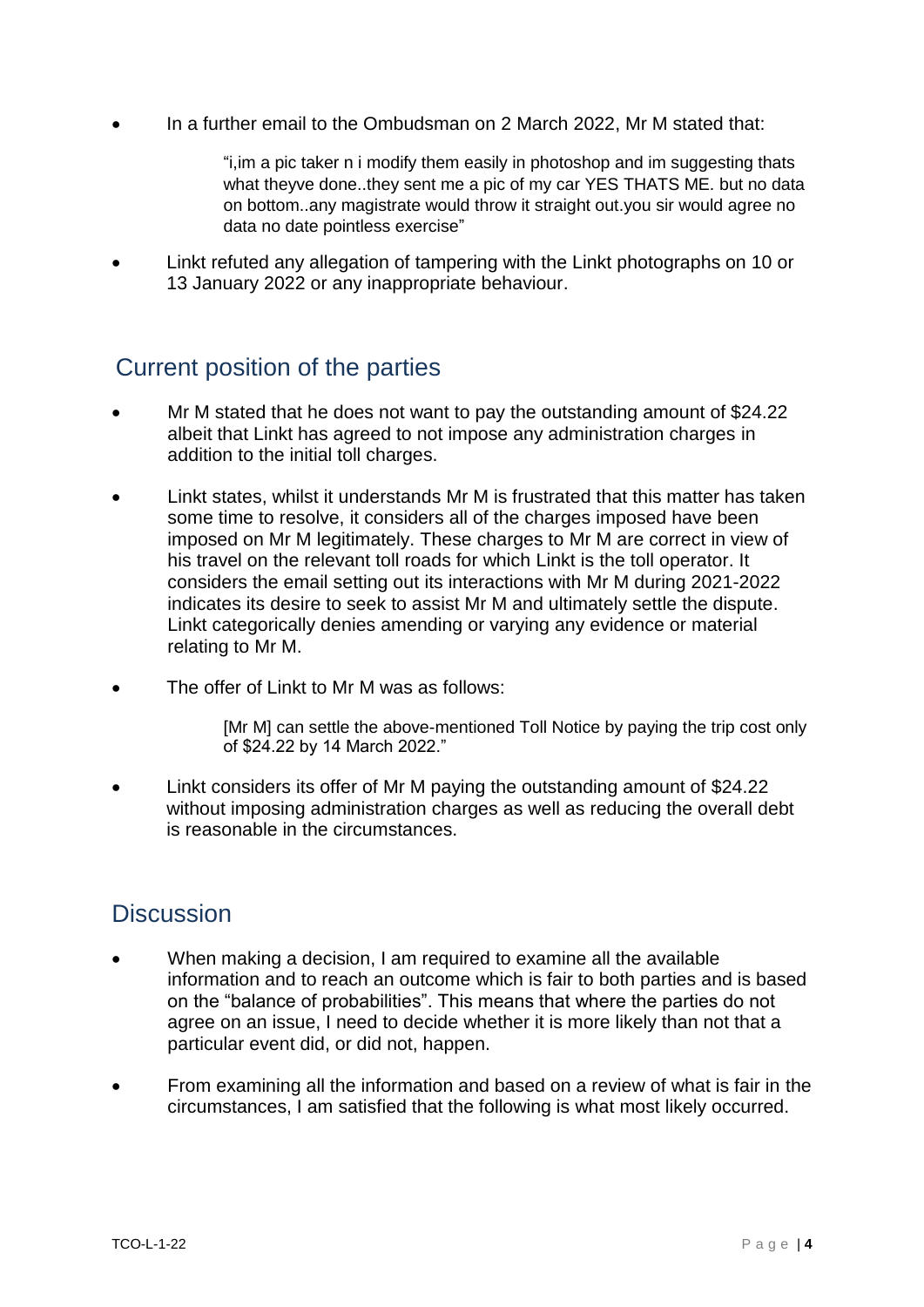- As a general observation, the matters relating to this decision were complicated by the fact that Mr M was trying to deal with all of the issues that arose in 2021 and 2022.
- In my view, the crucial evidence in this case is that Linkt has established the outstanding amount owed by Mr M arose in relation to the toll trip taken by Mr M on 13 January 2022. In my objective view, Mr M has not adduced any evidence that shows in any way that the Linkt system is not working properly and that Linkt has altered or varied any of the documentary or photographic evidence relating to Mr M or his travel on the toll roads.
- Linkt has offered to waive administration charges on the outstanding tolls, waived certain toll fees and has reduced the amount payable by Mr M by a considerable amount.

## **Determination**

- I am satisfied that, in the circumstances, Mr M has not established grounds for his complaint against Linkt in respect to this matter.
- In my view, the dispute largely involves a particular view from Mr M as to the way Linkt went about establishing the circumstances where it determined that Mr M's vehicle was travelling on the toll roads on 13 January 2022. It has not been established by Mr M in the present situation that the Linkt system is not working and was not applied appropriately and correctly by Linkt. In my objective view, there is no evidence to suggest Linkt has "doctored" any of the materials in respect to Mr M travelling on the toll roads on any occasion.
- I remind the parties that under the TCO process, my decision is not binding on Mr M and that he can seek relief in any other forum.
- In making this Determination, subject to the comments above, I note that the manner in which Linkt's resolution team has engaged with Mr M in respect to the issues in dispute and this complaint more broadly, has been clear, transparent and conciliatory. This is shown by the fact that Linkt has waived administration charges and has continually been in contact with Mr M during 2021 and particularly 2022.
- When responding to consumers, complaints management staff have a responsibility to properly investigate the matters being raised and provide clear responses, supported by relevant evidence. In my view, the Linkt resolution team has reasonably discharged this responsibility in the present circumstances.